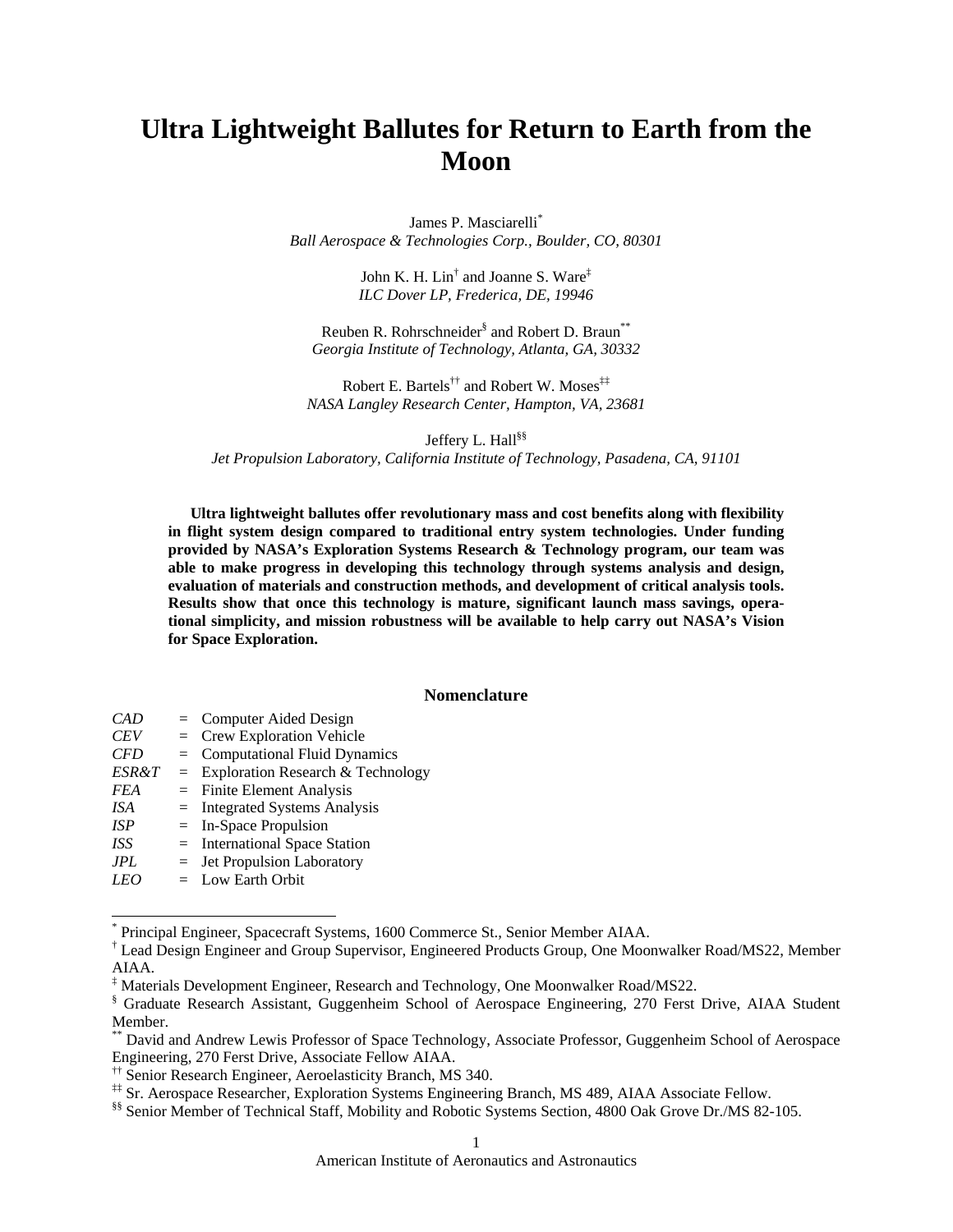| <b>MSFC</b> | $=$ | Marshall Space Flight Center      |
|-------------|-----|-----------------------------------|
| <b>PBO</b>  |     | = Phenylene-benzobisoxazole       |
| <b>TPS</b>  |     | $=$ Thermal Protection System     |
| <b>TRL</b>  | $=$ | <b>Technology Readiness Level</b> |
| <b>ULWB</b> | $=$ | Ultra Lightweight Ballute         |

## **I. Introduction**

Ultra lightweight ballutes (ULWB) offer the potential to provide aerodynamic deceleration for NASA's Exploration and Science missions that require entry or aerocapture at Earth (or other destinations with atmospheres) tion and Science missions that require entry or aerocapture at Earth (or other destinations with atmospheres) without high heating rates on the host spacecraft, and with much lower mass than traditional technologies. This innovative concept, illustrated in Fig. 1, involves deployment prior to entry of a large, lightweight, inflatable aerodynamic decelerator (ballute) whose large drag area allows the spacecraft to decelerate at very low densities high in the Earth's atmosphere with relatively low heating rates. Because the vehicle using the ballute decelerates at much higher altitude, the peak heating rate for return to Earth from the moon is two orders of magnitude lower than for entry using a traditional lunar return capsule, negating the need for an ablative thermal protection system.





**Figure 1. Attached (left) or trailing (right) ultra lightweight ballutes provide deceleration for entry without high heating rates on the host spacecraft.** 

The lower heating rates experienced during atmospheric entry allows the use of light-weight construction techniques for the ballute, resulting in significant mass performance advantages. Ultra lightweight ballutes potentially provide a mass fraction (deceleration system mass divided by total mass at entry) of 10 to 15 percent, compared to 25 to 35 percent for aeroshells with ablative thermal protection systems (TPS), resulting in a large payload mass or operational benefit. Since the spacecraft with an ultra lightweight ballute system is not subjected to high heating, a high degree of spacecraft reusability results. Subsequent missions require replacing only the ballute, similar to providing a new parachute. Ultra lightweight ballutes are stowed in a small volume and inflated shortly before use. Thus, use of ultra lightweight ballutes frees the spacecraft design from constraints imposed by an aeroshell, including packaging, strict control of the center of gravity, heat rejection, and antenna or sensor viewing.

Ball Aerospace and its partners have been developing ULWB technology for use in aerocapture at Titan and Neptune under funding provided by NASA's In-Space Propulsion (ISP) Office.<sup>1,2,3</sup> Ref. 4 presents a survey of these concepts as well as other ballute concepts applied to aerocapture. Through these prior efforts, key technical challenges associated with ultra lightweight ballute technology have been identified, including materials survivability, aeroelastic response, and techniques for ballute construction, packaging, and deployment. A team consisting of Ball Aerospace, ILC Dover, Georgia Tech, NASA Langley, NASA MSFC, and the Jet Propulsion Laboratory has recently been addressing these technical issues under funding provided by NASA's Exploration Systems Research and Technology (ESR&T) Program. The team's efforts under the ESR&T project were focused on advancing the Technology Readiness Level (TRL) of ultralightweight ballutes for return to Earth from the Moon through integrated systems analyses anchored with data obtained in a series of ground-based tests. The project was initiated in April 2005. Due to budget reductions in NASA's ESR&T program, the project was prematurely ended in October 2005.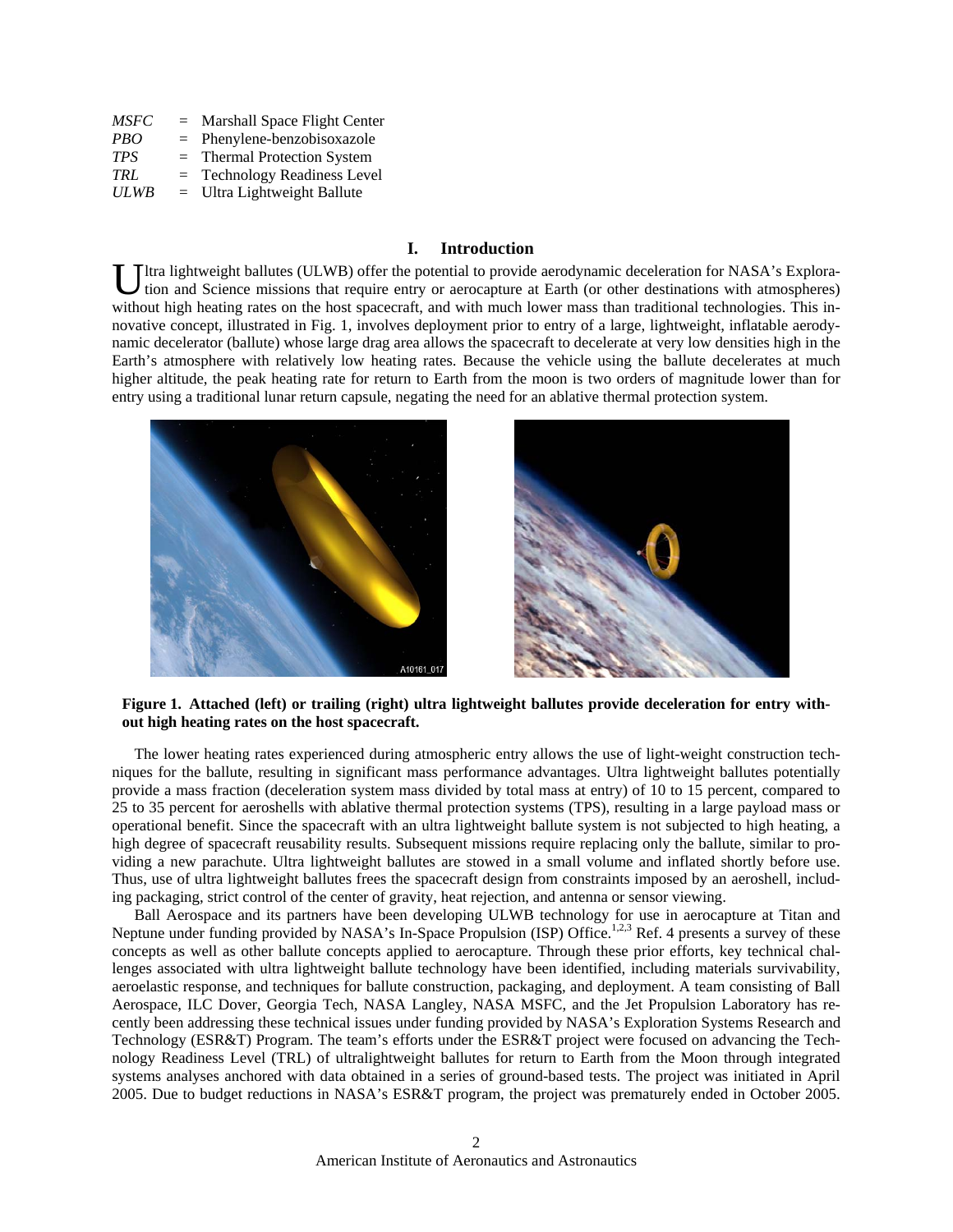This paper provides a brief summary of the results from the team's ESR&T efforts, including requirements and mission concepts, ballute systems analysis and design, aeroelastic modeling and analysis, and development of integrated systems analysis tools. A comprehensive report of the team's efforts can be found in Ref. 5.

## **II. Requirements and Mission Concepts**

## **A. Requirements**

The mission objective is to provide deceleration for the Crew Exploration Vehicle (CEV) upon return to Earth from the Moon. Deceleration at high altitude is desired to reduce heating and increase mass performance. The performance goal was for the ballute system to be 10 to 15% of the total mass at entry, with the packaged ballute system less than 5% of the CEV volume. A systems engineering approach was applied to define system level requirements and analyze the requirements' impact on the design. This is illustrated in Table 1, which shows the system requirements used for development of reference ballute system designs during this project.

| <b>Parameter</b>                          | Requirement                                                                          | <b>Impact to Design / Comment</b>                                                                                                                                                                                |
|-------------------------------------------|--------------------------------------------------------------------------------------|------------------------------------------------------------------------------------------------------------------------------------------------------------------------------------------------------------------|
| <b>Entry Velocity</b>                     | 11.1 km/s at 125 km altitude (as-<br>sume 2 day min trip time)                       | Peak heating and peak dynamic pressure on ballute are pro-<br>portional to $\overline{V}^3$ and $\overline{V}^2$ , respectively.                                                                                 |
| Entry flight path angle<br>delivery error | $±0.1$ deg, 3-sigma                                                                  | As dispersions increase, ballute system mass performance<br>decreases because the system is designed to handle the 3-<br>sigma worst-case conditions.                                                            |
| Vehicle mass to be<br>decelerated         | 7500 kg                                                                              | Ballute size is directly proportional to total mass to be decel-<br>erated. Interest in range of 5000 to 10000 kg.                                                                                               |
| Maximum ballute tem-<br>perature          | 500, 800, 1000 C for all film,<br>film/laminate, fabric construction<br>respectively | Constrains maximum aerodynamic heating rate allowed on<br>ballute, which in turn determines maximum allowable ballistic<br>coefficient (minimum size of ballute). Also influences ballute<br>geometry details.   |
| Trajectory profile and<br>timeline        | Nominal peak acceleration of 6 to<br>8G for entry.                                   | Determines aero/aerothermal loading profile that ballute must<br>withstand. Materials can potentially be used outside of their<br>normal qualified operational ranges because loading is a tran-<br>sient event. |
| Ballute deployment time                   | Less than 1 hour                                                                     | Drives inflation system design, as well as induced dynamic<br>loads and effects. Desire to minimize deployment time, but<br>also deployment dynamics.                                                            |

## **Table 1. Top-Level System Requirements and Impact on Design**

## **B. Mission Concepts**

ULWB technology results in a family of general purpose, high altitude, hypersonic decelerators that can be used in many mission scenarios for deceleration of the CEV or other assets. Return to Earth from the moon mission scenarios considered during the project include the following: aerocapture into Low Earth Orbit (LEO); direct entry; and hybrid entry.

For aerocapture, the spacecraft approaches Earth on a hyperbolic trajectory. After spacecraft configuration for entry, the ballute is deployed and inflated before entering the atmosphere. As the spacecraft enters the atmosphere, the ballute provides deceleration from lunar return speeds. Peak heating on the ballute occurs first, followed by peak dynamic pressure and deceleration. At the desired time, the ballute is separated from the spacecraft, allowing the spacecraft to exit the atmosphere and achieve the desired orbit. A small propulsive maneuver is used to adjust the final orbit.

The sequence for direct entry is the same as that for aerocapture, except that the ballute is not separated early enough to allow the spacecraft to exit the atmosphere. The ballute provides deceleration for entry from a lunar return down to lower altitudes. At that point, the ballute could be retained for landing, or the ballute could be separated, allowing terminal descent to be provided by another means (e.g., parachute, parafoil, or wings).

For the hybrid entry, the ballute is inflated prior to entry just as it is for aerocapture and direct entry missions. The ballute then provides deceleration from lunar return speeds at high altitudes with low heating rates, and once LEO velocity is obtained, the ballute is separated. From this point, the vehicle performs a traditional LEO entry. Deceleration at higher altitude results in a lower peak heating rate upon return form the moon, and then after ballute separation, heating rates are similar to that experience for entry from LEO. Thus, the hybrid entry option allows the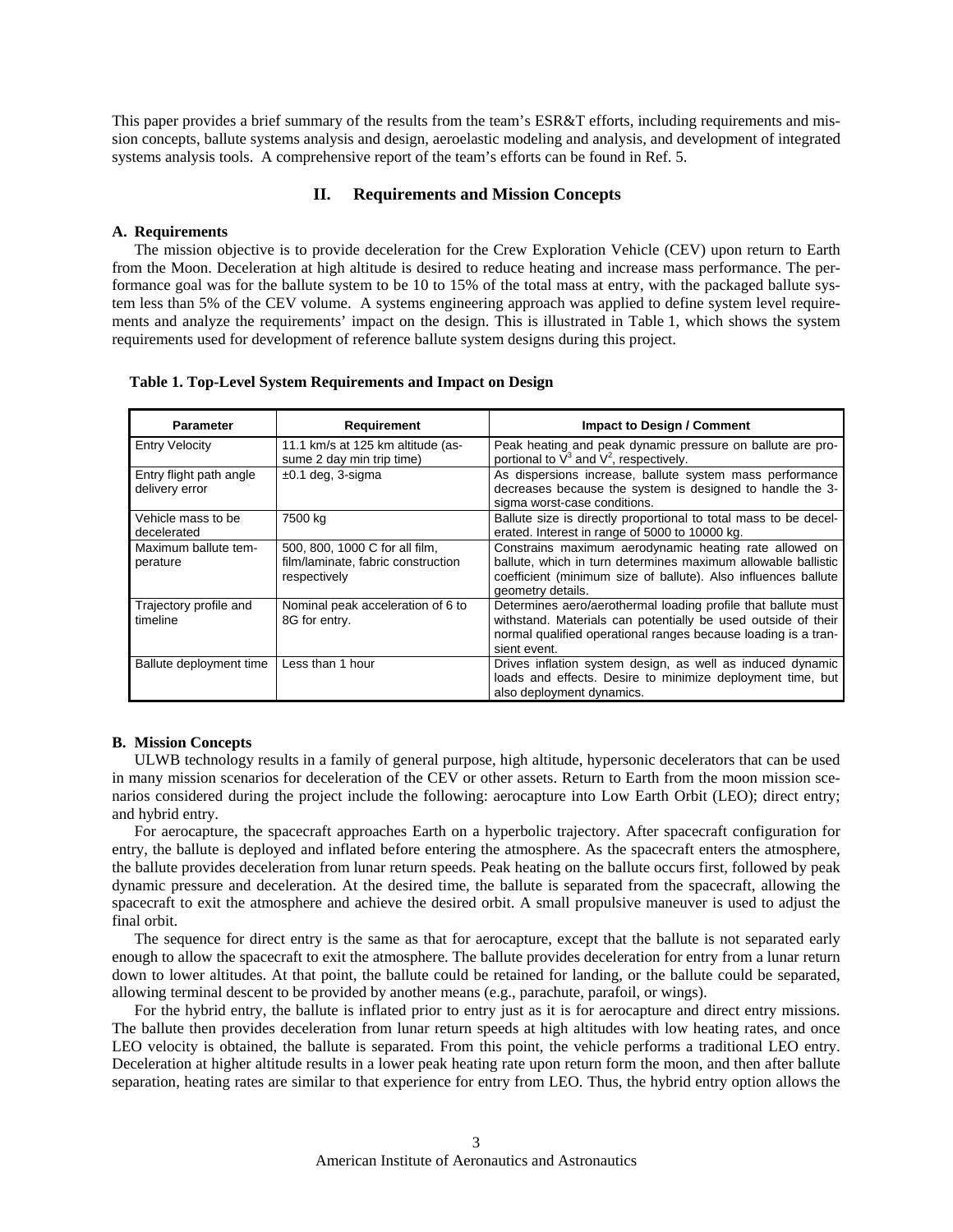CEV thermal protection system to be designed and qualified for the LEO aerothermodynamic environment, but be used for lunar return missions.<sup>6</sup>

ULWBs can also be used for missions other than return to Earth from the Moon. These include:

- Entry and deceleration at Mars (for Aerocapture, direct entry, or hybrid entry)
- Return to Earth from Mars (for Aerocapture, direct entry, or hybrid entry)
- CEV Ascent Abort The ballute provides high altitude deceleration with low heat rates in abort modes.
- Returning mass from the International Space Station (ISS).<sup>7</sup>

The primary focus during this technology development project was to investigate return to Earth from the Moon applications. However, systems assessments of alternative mission concepts for the hybrid entry, CEV ascent abort, and ISS down-mass were completed and are documented in Ref. 5, 6, and 7.

## **III. Ballute Systems Analysis and Design**

## **A. Analysis and Trade Studies**

The objective of the ballute systems analysis and design effort was to develop ballute system concepts that provide the context for ground testing activities. The work included trajectory, aerodynamic, thermal, and structural analyses. The analysis and design efforts investigated several ballute critical design parameters including: ballute geometry and dimensions, mass, maximum stagnation temperature, and dynamic pressure. Factors involving ballute packaging, deployment, fabrication, TRL, applicability to other missions, and ease of integration with the CEV were also considered.

Parametric trajectory analysis was performed first to investigate the trade space and determine drag area and initial ballute sizing required to maintain material temperature constraints. Once this initial ballute sizing was completed, more detailed analysis was performed to refine the concepts. Computational Fluid Dynamics (CFD) analysis was completed to determine pressure and heating distributions. The aeroheating distributions were applied to 3 dimensional thermal models to predict temperatures and verify adequate temperature margin against the material limits. Pressure distributions were applied to nonlinear structural finite element models to determine material thickness, verify adequate strength margin against the material allowables at temperature, and to estimate deflections. Mass and packaging analysis was performed to determine how the various concepts being considered met the mass and volume performance goals. Details of the analyses completed can be found in Ref. 5.

Two reference ballute configurations have been developed. One configuration was an attached (clamped) ballute configuration made of fabric and film materials. The other configuration was an attached ballute made of all thinfilm construction. The material temperature limits dictate the sizes of each ballute. For a 7500 kg payload, the fabric/film ballute requires a diameter of 20 m, while the all thin-film ballute requires a diameter of 80 m to keep temperatures within the respective material limits. Due to the large size of the all thin-film ballute, the fabric/film approach was selected as the preferred approach.

## **B. Reference Ballute Configuration**

The reference ballute concept is shown in Fig. 2. The overall outside to outside diameter is 20 m, with 8.75 m major radius and 1.25 m minor radius (i.e., an aspect ratio of 7). The ballute consists of four major subcomponents, namely the inflatable torus, thermal protection system, inflatable booms, and local reinforcement. These subcomponents are fully



**Figure 2. Reference ballute configuration for CEV is an attached configuration fabricated from a combination of fabric and film materials.**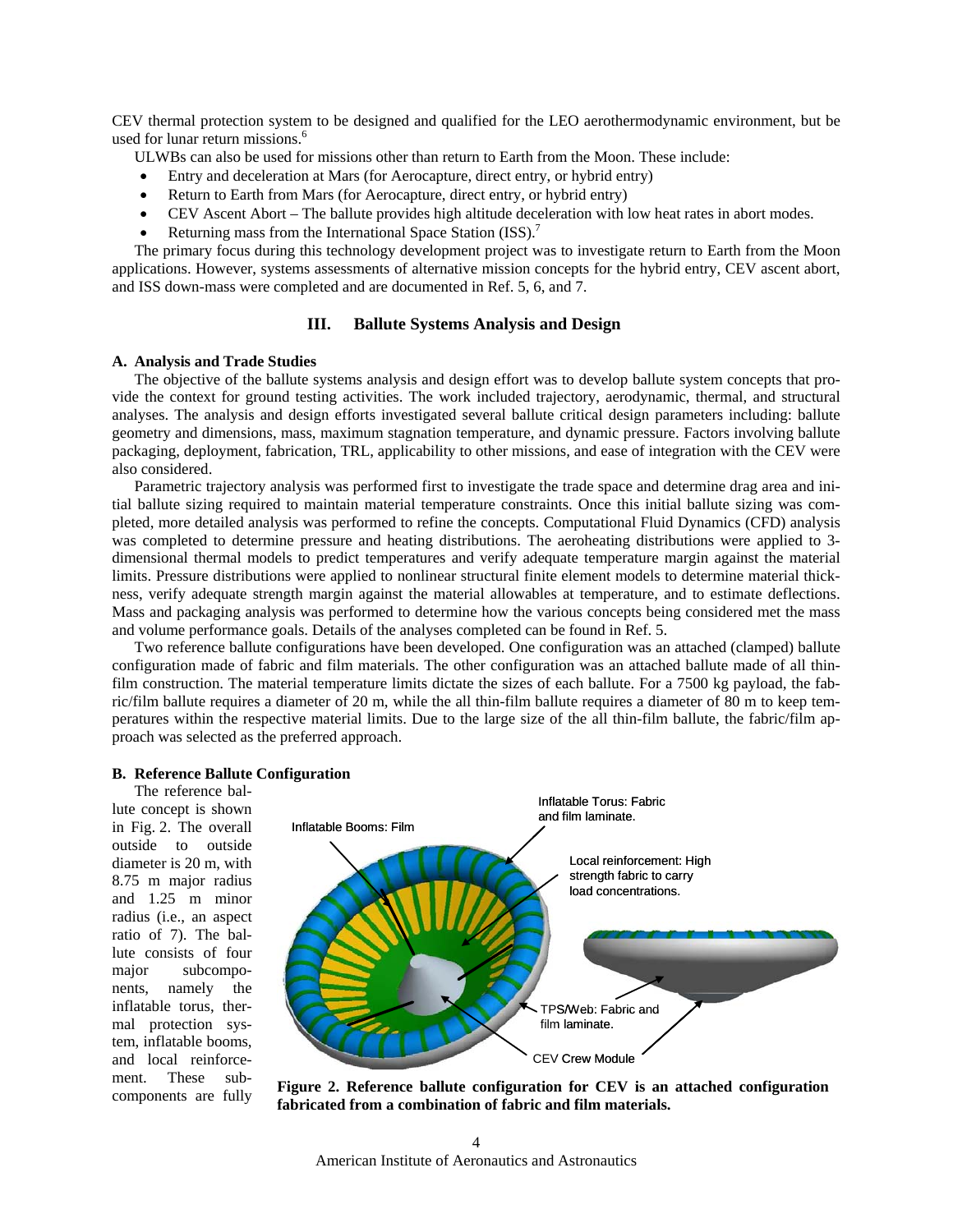integrated after assembly and will be packed and deployed as a single system.

A mass analysis was performed for the reference concept using computer aided design (CAD) tools. The total system mass (not including inflation system) with 20% mass contingency is approximately 550 kg, which is about 7.3% of the entry mass (7500 kg). The same CAD model used for mass analysis was also used for packing volume evaluation. The estimated packing volume is  $1.2 \text{ m}^3$ , which is less than 5% of the CEV crew module volume.

In the future, additional shape design and construction options should be investigated. The current torus baseline design was chosen to be circular with 7 to 1 aspect ratio, but this selection can be further refined. The construction of the torus, e.g., number of segments should be optimized for shape accuracy, but stay within the desired mass limit. The structural attachment from the torus to the spacecraft is currently a non-inflated reinforcement integrated with the TPS/web. This design must be analyzed and traded with potential inflated options that can possibly provide higher stiffness with lower mass. Materials should be assessed against the number of expected packaging and deployment cycles. Finally, interface designs such as TPS/web to crew module attachment, TPS/web to torus attachment, TPS/web reinforcement, deployment boom to CEV interface, deployment boom to torus interface, and packing design options have not been thoroughly defined.

### **IV. Materials Testing**

#### **A. Introduction**

The driving constraint for ultralightweight ballutes is the material property limits at the ballute operating temperature. Testing efforts were completed to assess a variety of materials' performance under the expected operating conditions. Two separate but related test efforts were conducted by the team. Teammates at ILC Dover focused on testing existing film and fabric materials and adhesives. These efforts were based on work previously completed under contract to NASA's In-Space Propulsion Office for ballute aerocapture at Titan and Neptune.<sup>1,2,3</sup> Teammates at JPL focused on higher temperature laminates made from lower TRL materials. These efforts were based on work previously completed at JPL for planetary balloon and ballute programs.

#### **B. Materials Testing at ILC Dover**

In the area of thin-film materials testing, the team performed testing of Upilex and PBO films at high temperature (up to 600 C) to characterize performance and determine maximum feasible temperatures for ballute applications. The results established non-linear stress/strain curves for the materials as well as upper use temperature limits for Upilex and PBO film. Tests were conducted in oxidative and non-oxidative environments to assess affects on performance.

Because the team was interested in pushing the operating temperature of the ballute to as high as possible, concepts involving film with flexible fabrics for TPS were considered. To support these efforts, several fabric materials were tested in a furnace to assess their insulating properties and potential to be used as TPS. The tests identified several candidate materials, but further test and evaluation is required before conclusions can be reached.

Adhesives for film materials were also tested. From previous work, ILC Dover had identified an adhesive that could be used for Upilex film, but had not found a suitable adhesive for PBO film. During the ESR&T project, ILC developed a custom adhesive for the PBO film. The team demonstrated the strength of this new adhesive for PBO film at high temperature. They also demonstrated successful use of this same adhesive for Upilex film. Thus, a new adhesive suitable for use at high temperatures with both Upilex and PBO film was demonstrated.

Results from all of the material tests were documented in Ref. 5 and included in the finite element models being used for system design. Thus, the ballute system concepts being developed include as realistic materials data as possible. Further testing will be required to develop a statistical basis for material properties, and additional tests to fully characterize material response throughout the expected environment will be required.

### **C. Materials Testing at JPL**

The JPL concept for the composition of a high temperature ballute material is a multicomponent laminate composed of materials that are very low weight and capable of retaining their strength at temperatures of up to 700 or 800 C. The current concept, illustrated in Fig. 3, consists of a three-element laminate. The outer layer (fabric) is capable of tolerating the highest operating temperature and provides the primary



**Figure 3. Illustration of high temperature ballute material concept.**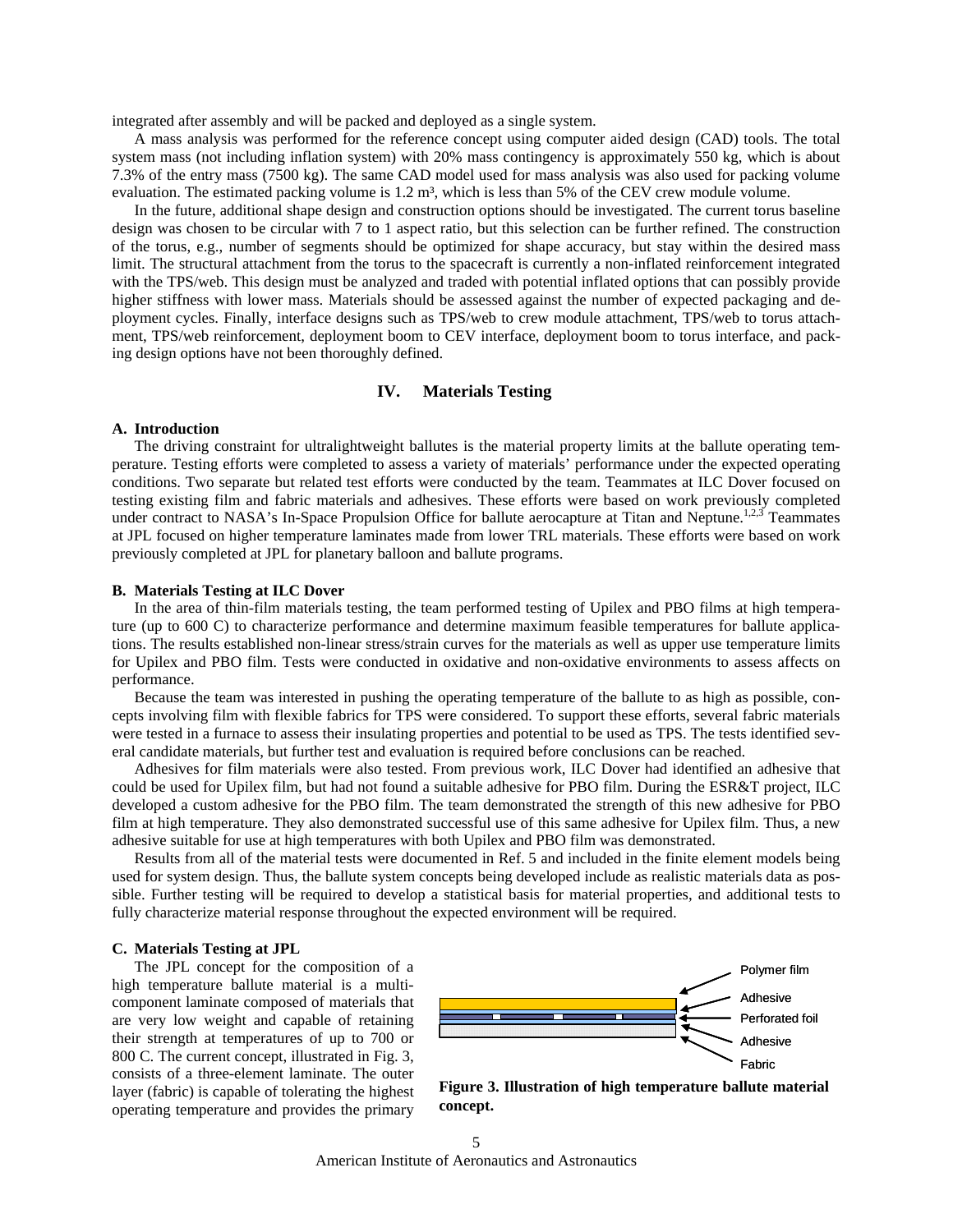strength for retaining the integrity of the ballute. The middle metal foil layer is also designed to tolerate the highest operating temperature while acting as a gas barrier. Perforations are included in the metal foil layer to provide enough flow area to vent gas from the ballute at the desired rate as the gas is heated and expands. The inner polymer film layer is sacrificial at the elevated temperatures, but does provide a flexible substrate to facilitate packaging, storage, and deployment of the other two layers. It also covers the holes in the metal foil layer until burned off, thereby preventing significant gas leakage between the time of ballute deployment and the high temperature phase of the atmospheric flight. These three layers will be bonded together with a high temperature adhesive.

Multiple options were identified for each of the three layers of the laminate, and candidate material samples were acquired and tested. Materials testing included quartz and carbon fiber fabrics, stainless steel and titanium meshes, Molybdenum, Titanium, and Nickel foils, and various adhesives at temperatures up to 800 C. The team also completed an initial assessment of ballute fabrication and construction issues. The results of these tests indicate that a laminate can be produced that meets the requirements of 700 to 800 C operation with a low areal density. Further work is required to refine the concept and perform testing at larger scales needed for ballute construction. More details of the testing and results can be found in Ref. 5.

### **V. Aeroelastic Modeling**

Due to the lightweight construction of the ballute, there are significant structural deflections, and therefore aeroelastic modeling and analysis is required. For the mission concepts under consideration, an aeroelastic tool set that integrates nonlinear structures, hypersonic rarified aerodynamics, and thermal analysis is needed. Currently, tool sets to address this problem are just beginning to be developed. The difficulties expected to be encountered in developing these tool sets are described in Ref. 8.

During the ESR&T project, the team pursued two different approaches for aeroelastic modeling and analysis: one by Georgia Tech, and one by NASA Langley. The primary aerothermodynamic codes to be used within the NASA Langley Research Center effort for aerothermoelastic analyses are LAURA, FUN3D, and CFL3D. Since the coupling of several computationally intensive analyses such as Navier-Stokes CFD and an FEA code will be prohibitively expensive for routine flutter analyses, several levels of code fidelity will be required. Initial aerothermoelastic computations can be performed using real gas Euler fluid dynamics. However, because of the complex vehicle ballute shape and high Mach number, laminar and possibly transitional viscous analysis of selected conditions will, at some point, be required. The aeroelastic modeling effort at Georgia Tech is aimed at developing a loosely coupled interface utilizing existing codes to determine both static and dynamic behavior of ballutes. The static method iterates between analyses until a converged solution is obtained, while the dynamic solution uses a time-accurate stepping procedure. The interface code is designed to couple LS-DYNA for structural dynamics, NASCART-GT for continuum aerothermodynamics, DAC for transitional and rarefied aerothermodynamics, and SINDA for thermal response. In addition to these full physics models, a set of impact based aerodynamic methods is included to provide a lower computation time option.

The team made substantial progress in developing tools for coupling of nonlinear structures, hypersonic aerodynamics, and thermal analysis for aeroelastic analysis of ULWB systems. The team completed an initial version of a loosely coupled tool-set with simplified aerodynamics, and developed a preliminary version of the tool-set with an



Hypersonic Thin Film Test Model Simulation Results

**Figure 4. Aeroelastic simulation results accurately model wrinkles induced by hypersonic flow field in wind tunnel tests.**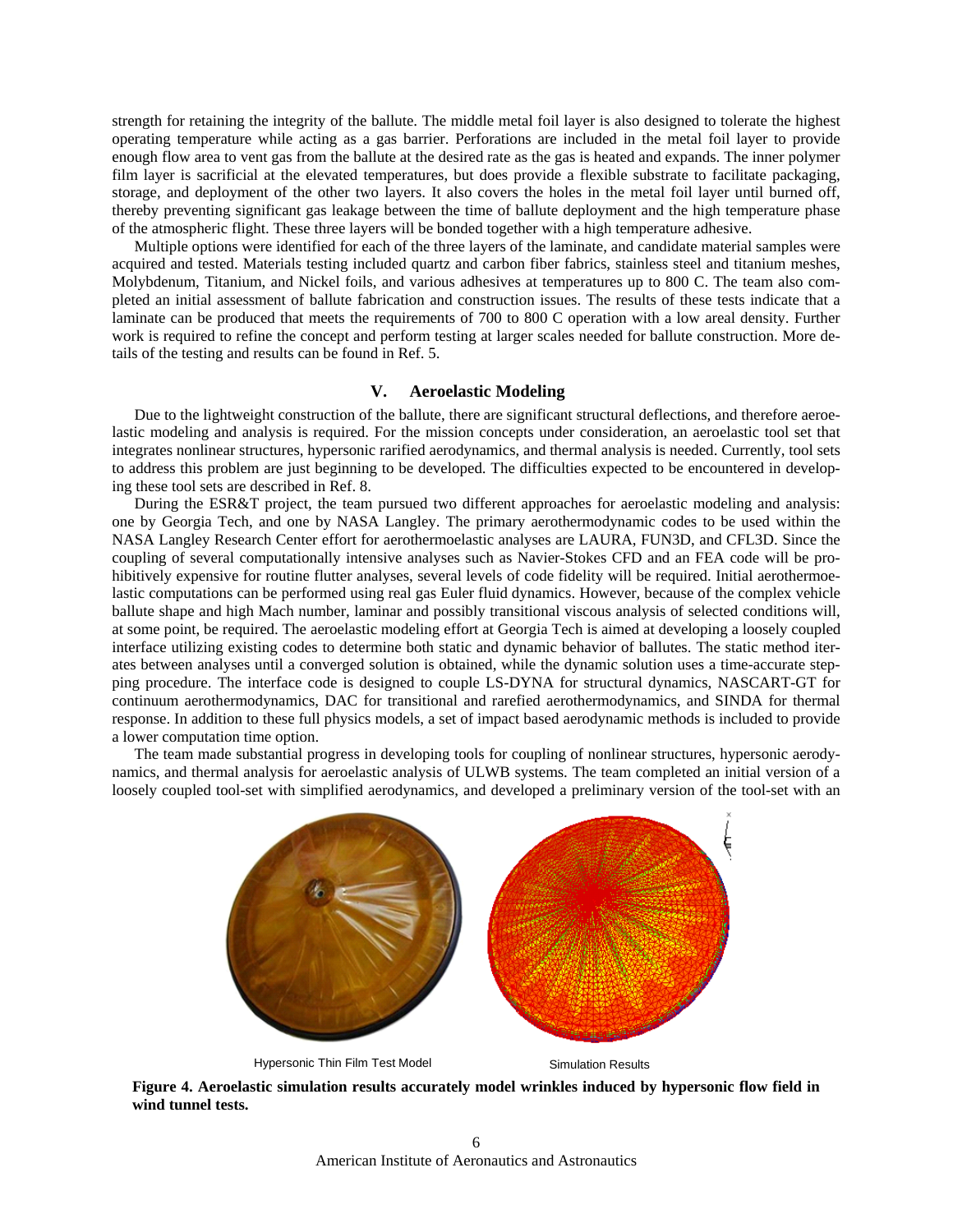embedded CFD analysis. The team also validated the initial version of the loosely coupled tool-set against existing wind tunnel test data of thin-film ballutes. The results, shown in Fig. 4, show good agreement between the wind tunnel test data and predictions from the analysis tool set. Several options for a tightly coupled tool-set were investigated and the team completed initial aeroelastic analysis to demonstrate feasibility of that approach as well. Work is ongoing in this area at Georgia Tech and results from the validation study and static aeroelastic solutions will be presented in Ref. 9 using both low- and high-fidelity aerodynamics.

## **VI. Integrated Systems Analysis Capability**

The Integrated Systems Analysis (ISA) tool has been developed within the Space Systems Design Laboratory at the Georgia Institute of Technology to enable rapid design and analysis of entry systems for entry, descent, landing, and aerocapture applications. The tool integrates relevant disciplinary analyses including aeroshell geometry, atmospheric modeling, vehicle aerodynamics, atmospheric flight mechanics, aerothermodynamics, and thermal protection system analysis within a single multi-disciplinary framework. The tool is intended for application to conceptual design and analysis.

During the ESR&T project, students at Georgia Tech worked on extending this tool to include ballute entry system analysis capabilities to enable rapid assessment of various ballute configurations and material options as the project progressed. Although the project was discontinued before this was complete, significant progress was made. The team completed an initial version of the tool and used it to perform assessments of alternate ballute missions. This included preliminary analysis of ballute application for ISS down-mass,<sup>7</sup> CEV ascent abort, and CEV hybrid entry missions.<sup>6</sup> Future work is planned to continue the development of this tool, gradually increasing the fidelity of the various analysis codes. A detailed description of the tool along with preliminary ballute analysis results is presented in Ref. 5.

## **VII. Summary and Conclusions**

Although the ultralightweight ballute project was ended early due to reductions in NASA's exploration technology budget, several conclusions can be drawn from the efforts completed to date. It can be concluded that ultralightweight ballutes are applicable and offer substantial benefits to CEV and Exploration missions, providing general purpose deceleration at high altitude and high velocities with relatively low heating rates. One finding, however, is that as the mass to be decelerated increases, the size (and mass) of ballute increases rapidly for a fixed ballute operating temperature. Therefore, external ballute peak operating temperatures of 800 to 1000 C are required to maintain the ULWB mass performance benefit for masses in the CEV range. This temperature is outside of the range of operation of thin-film materials. However, thin-film materials, with peak operating temperatures of  $500 - 650$  C, can still be used because the entire ballute does not see the peak temperature, and films can be used as bladders with other materials providing local thermal protection. For smaller payload masses, all thin-film construction is feasible because the required size of the ballute does not have to be as large to maintain temperatures in the 500 – 650 C range. Future analysis should investigate this trade space more thoroughly to identify appropriate ranges of masses, mass fractions, and temperature.

The team began converging on an ULWB material lay-up concept for use on CEV-class missions that makes use of a combination of films and fabrics. An assessment of manufacturing methods and materials shows that these material lay-up concepts are feasible. Initial analysis and testing of the ballute material lay-up concepts shows potential to achieve 800 C or higher operating temperatures that are required for high performance CEV-class missions. Further material lay-up testing is required to validate these concepts and collect data to reduce uncertainty in analysis models.

Progress to date on aeroelastic modeling of ULWBs is promising. Initial tool-sets have been developed where none existed before. The tools have been used on the ballute concepts and shown that reasonable solutions can be obtained. Preliminary validation of these tools with existing hypersonic test data of thin-film ballute models shows good agreement. However, further validation of these tools is required. There is very limited test data for which to validate these analysis tools. The project had the specific objectives of performing additional tests to obtain validation data, but this will not be completed in the near future due to the aforementioned constraints in NASA's Exploration technology budget. Further development of these tools is recommended, along with validation through tests.

#### **Acknowledgments**

The work summarized in this paper was carried out by a team of people from Ball Aerospace, ILC Dover, the Georgia Institute of Technology, NASA Langley, the Jet Propulsion Laboratory, and NASA MSFC. The authors wish to acknowledge the significant contributions from Chris McLean, Rand Donohoo, Fred Hausle, and Maureen